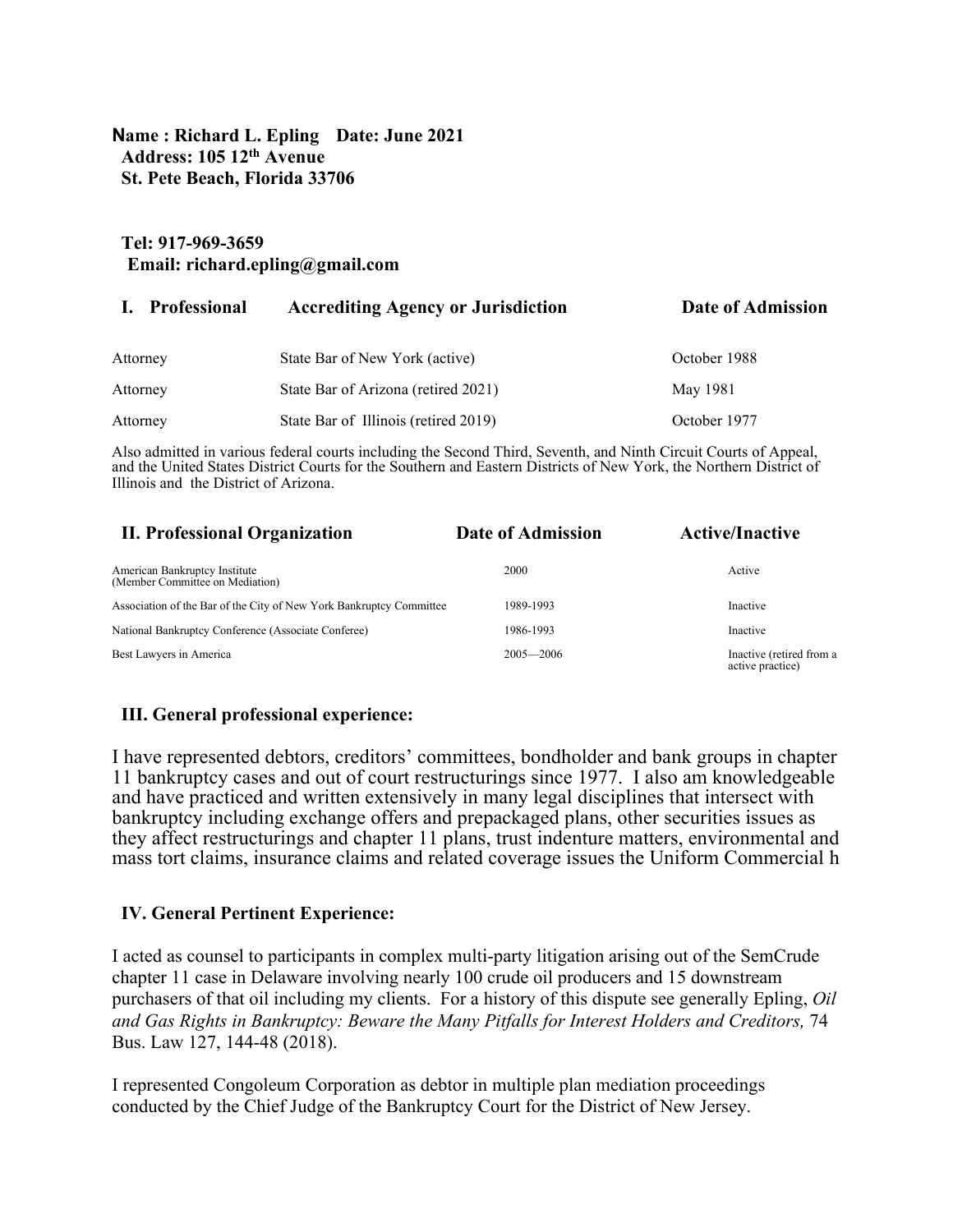Congoleum successfully confirmed its plan of reorganization on June 1 2010.

### **V. Mediation training:**

I completed te 40 hour Mediation Certification Course conducted by the ABI and St. Johns University School of Law on December 12, 2006.

## **VI. Pertinent bankruptcy training:**

See generally the list of representations in Part VII below. In addition, I have taught and lectured extensively on bankruptcy corporate restructuring, ethics and related topics and am the author of over 25 articles and papers on the subjects of bankruptcy, restructurings, litigation and other commercial topics. Selected articles include:

*Third Party Releases in Bankruptcy Cases: Should There be Statutory Reform?* 75 Bus. Law 1747 (2020)

*Oil and Gas Rights in Bankruptcy* (2018) (cited in Part IV above)

*Intersections of Bankruptcy Law and Insurance Coverage Litigation,* 21 Norton J. Bankr. L.& Prac. Art. 1 (2012)

*Securities Disclosure in Bankruptcy,* 39 Bus. Law 855 (1984) (with Terence W. Thompson)

*Exchange Offers, Defaults and Insolvency: a Short Primer,* 8 Bankr. Dev. J. 15 (1991)

*Environmental Liens in Bankruptcy,* 44 Bus. Law 85 (1988)

## **VII. General pertinent business or legal experience:**

Legal representations have included Congoleum Corporation as debtor in possession in a multi-year asbestos chapter 11 case; counsel to the Special Committee of the Board of Ion Communications in its 2007 restructuring and recapitalization; counsel to XO Holdings, Inc. in its 2008 refinancing and subsequent going private transactions; counsel to Chevron Corporation in numerous chapter 11 cases including Enron Corporation, SemCrude and Edison Mission Energy; counsel to Viacao Aerea Rio-Grandense (Varig, S.A.) then the largest airline in Latin America in two international consensual debt restructurings; Long Term Capital Management LLP, then the general partner for Long Term Capital Portfolio, LP in its 1998 restructuring and recapitalization; and Allegheny General Hospital in its 2000 debt restructuring resulting in the formation of the West Penn Allegheny Health Care System.

**VIII. Education:** University of Michigan Law School, J.D. 1976 Duke University, B.A. 1973, *magna cum laude, Phi Beta Kappa*